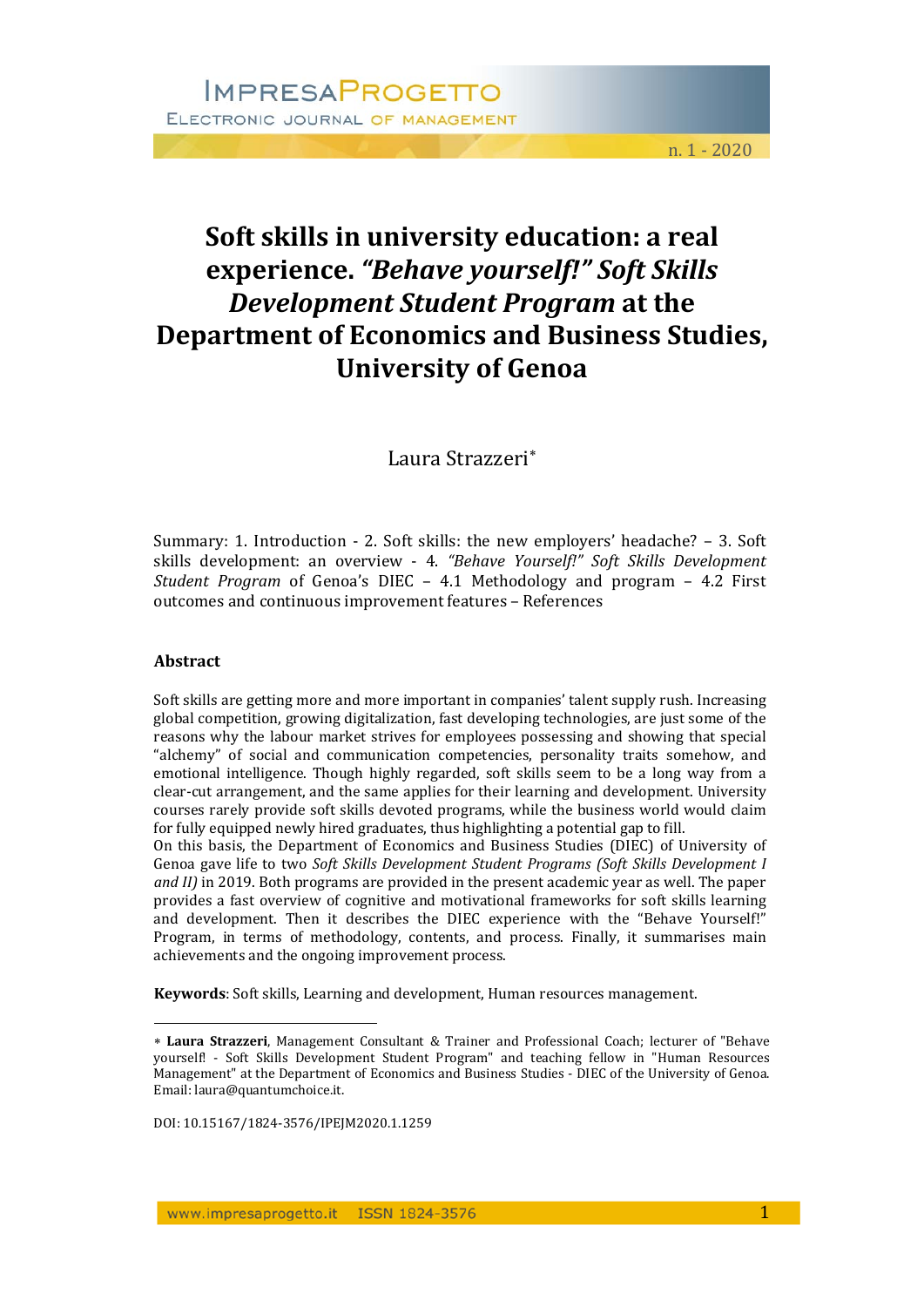## **1. Introduction**

Though there is no doubt competencies and skills at any level are core elements of human development and crucial to perform at work and fulfil in life, their full comprehension is still difficult somehow, especially when we leave the landscape of hard-technical skills and enter the soft skills universe.

Soft skills have been defined with many terms and descriptions. Wikipedia (2020) defines them as *"a combination of people skills, social skills, communication skills, character or personality traits, attitudes, career attributes, social intelligence and emotional intelligence quotients, among others, that enable people to navigate their environment, work well with others, perform well, and achieve their goals with complementing hard skills".*

The DISCO II Portal (European Dictionary of Skills and Competences) classifies them within the "*non domain specific skills and competencies*", outlining three main sub groups including "managerial and organisational skills", "personal skills and competencies", and "social and communication skills and competencies".

In some way, soft skills set against a concept of competency exclusively based on cognitive ability. Indeed, from 1973 onwards, the word "intelligence" itself and the related assessment tests (and IQ tests, especially) have been under attack. *"If you want to know how well a person can drive a car […] sample his ability to do so by giving him a driver's test."* McClelland stated, while there's apparently no way to assess or test people's ability to drive in "potential", as a personal attribute. McClelland attacks intelligence and tests because he considers them biased by class status, and because they seem to predict success in studies only, while they are useless for predicting future job success.

So, something beyond intelligence must be taken into account. Unfortunately, McClelland adopted the term "competence" without defining it, and surprisingly linking it to expressions such as 'vocational success' and 'superior on the job performance', thus considering "competence" somehow "*involved in clusters of life outcomes*". 

Those competencies which don't seem to be directly related to a specific task (as it happens with "hard" skills) may be defined "soft" and clustered in many different ways. Main families (Boyatzis, 1982) include communication and leadership, organisation and problem solving, stress management and self-regulation.

With the progress in research and in empirical evidence, it became more and more clear that soft skills are related to human emotions and behaviours. Salovey and Mayer (1990) and Goleman (1995) used the expression "emotional intelligence" to describe human ability to recognize, understand and manage own emotions and to recognise, understand and influence the emotions of others.

This kind of intelligence becomes a competence (Goleman, 1998) when it shows off as a *"learned capability based on emotional intelligence that results in outstanding performance at work."*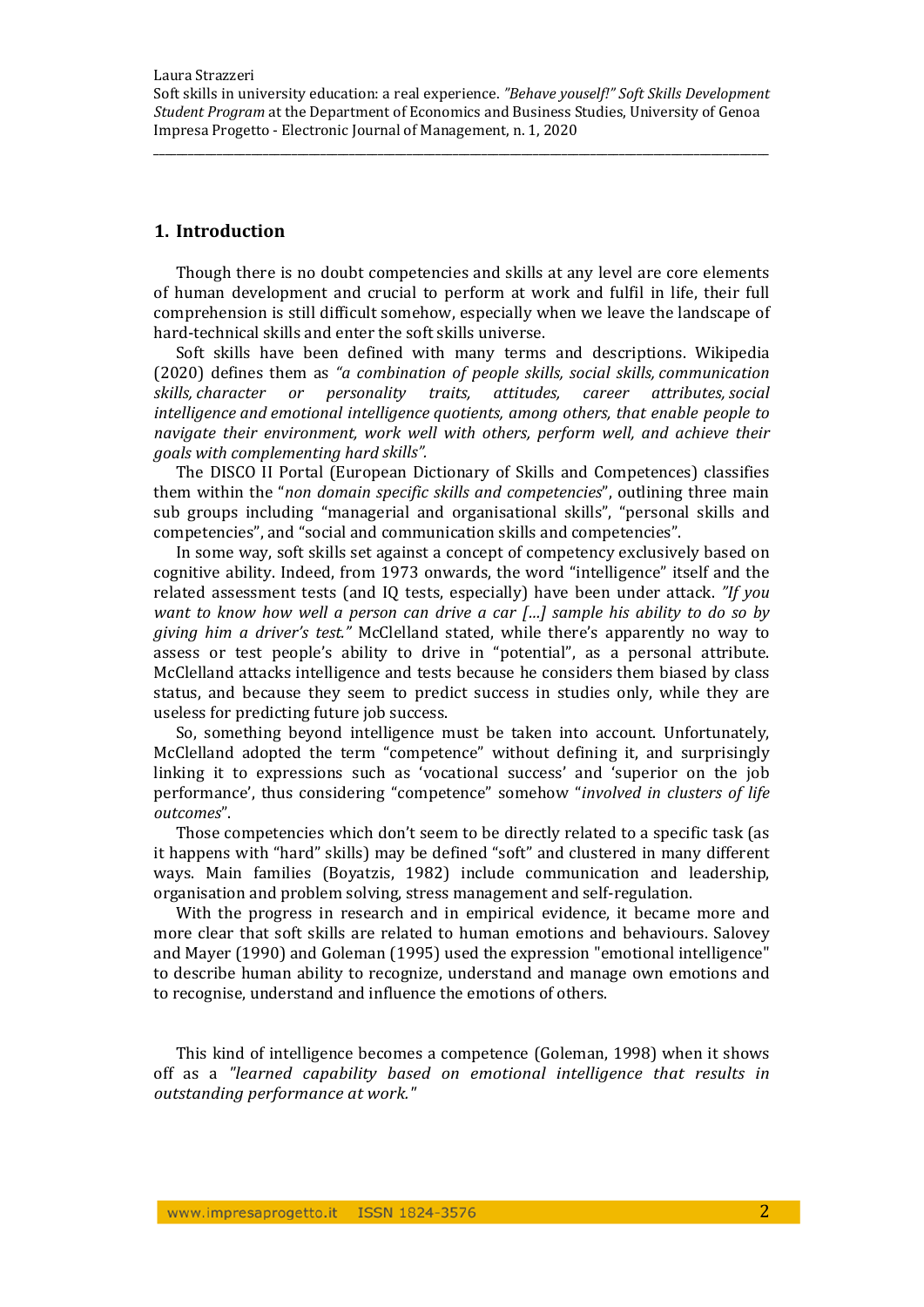\_\_\_\_\_\_\_\_\_\_\_\_\_\_\_\_\_\_\_\_\_\_\_\_\_\_\_\_\_\_\_\_\_\_\_\_\_\_\_\_\_\_\_\_\_\_\_\_\_\_\_\_\_\_\_\_\_\_\_\_\_\_\_\_\_\_\_\_\_\_\_\_\_\_\_\_\_\_\_\_\_\_\_\_\_\_\_\_\_\_\_\_\_\_\_\_\_\_\_\_\_\_\_\_\_\_\_

According to Boyatzis (2008) "*a competency is defined as a capability or ability. It is a set of related but different sets of behaviour organized around an underlying construct, which we call the "intent". The behaviours are alternate manifestations of the intent, as appropriate in various situations or times."*. And "*emotional intelligence is observed when a person demonstrates the competencies that constitute self‐awareness, self‐management, social awareness, and social skills at appropriate times and ways in sufficient frequency to be effective in the situation"* (Boyatzis, Goleman, and Rhee, 2000).

Soft skills may rely on relationship-based competencies mainly, but it is also true that Goleman clearly states that everyone still remains responsible for her/his own actions, decisions and results. Letting awareness and action interact with intrapersonal and inter-personal competences, "response-ability" arises and gives life to the soft skills clusters of self awareness, social awareness, self management and relationship management (Kingsley, 2015).

Soft skills may be hard to define, but this doesn't seem to be the main point. What really matters - at least for this paper's purpose - is that they make the difference between being effective or not, and between achieving success or not for any individual. This is probably the reason why organisations and companies take soft skills in highest account and why everybody should long-life develop and improve them, definitely.

## **2. Soft skills: the new employers' headache?**

In its 2019 report on global skills shortage, SHRM, the Society for Human Resource Management, found out that 83% of respondent employers "*had trouble recruiting suitable candidates in the past 12 months*" and that 75% of them "*believe there is a skill shortage among applicants*". The *top* missing soft *skills*, according to this survey are problem solving, critical thinking, innovation and creativity, the ability to deal with complexity and ambiguity, and communication.

Dana Wilkie, Employee Relations Editor at SHRM, also outlines that in the same survey 51% of respondents said that "*education systems have done little or nothing to help address the skills shortage*".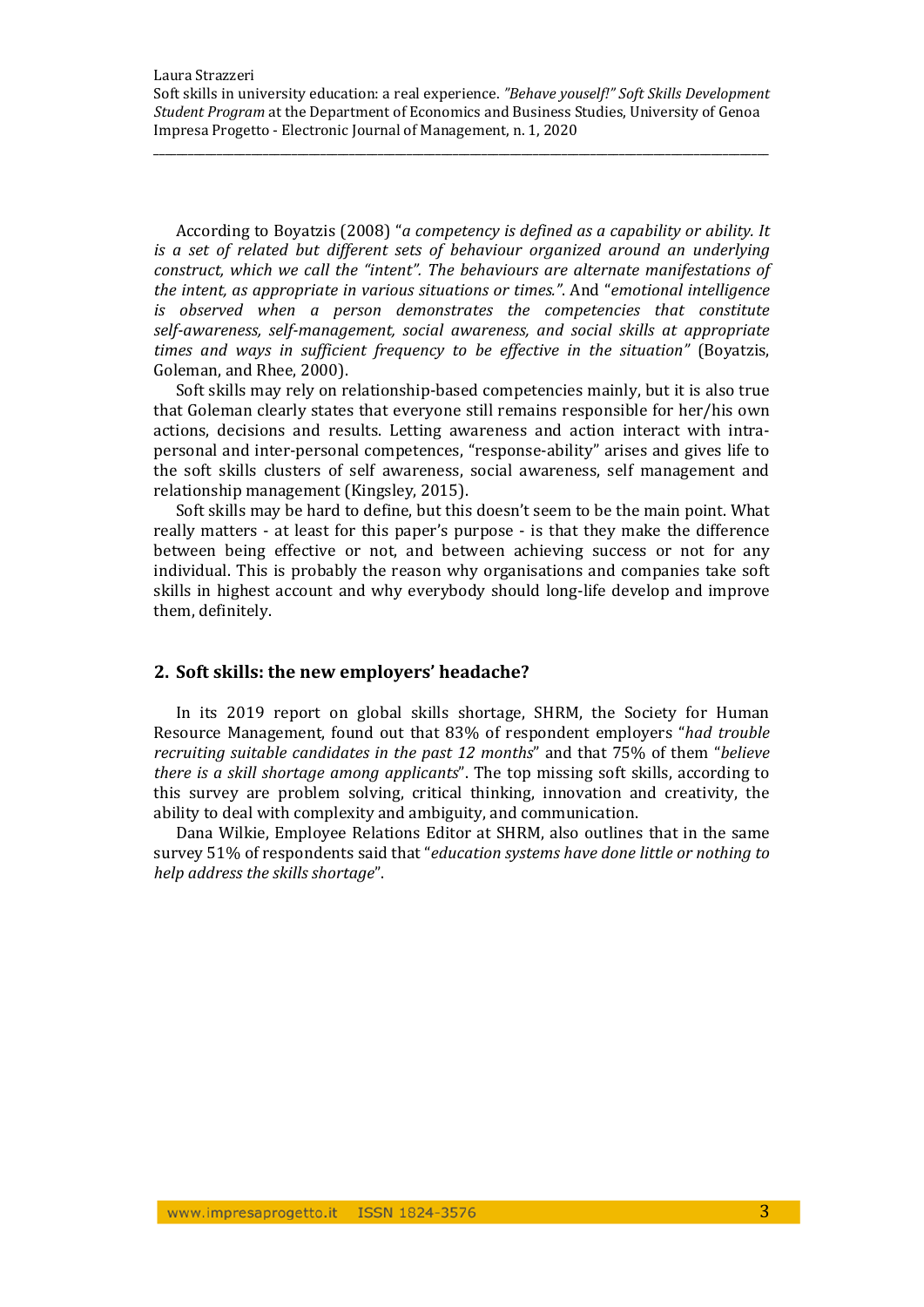

#### **Figure n. 1 ‐ Infographics published by SHRM, October 21, 2019**

For the worldwide e-learning provider Udemy, the top 10 soft skills for 2019 in the workplace were conflict management, time management, stress management, communication, company culture, customer service, emotional intelligence, personal productivity, storytelling and, finally, change management.

Though almost 50% of the listed items do not seem to satisfy the requirements academic literature determines to define a human ability as "soft" skill", the overall trend and meaning remain valid and clear.

A Linkedin 2016 survey showed that communication, organisation and teamwork were the top in-demand soft skills. In 2020 they are expected to be creativity, persuasion, collaboration, adaptability and emotional intelligence.

No matter how soft skills are listed and defined, organisations perceive an evident shortage of them, and point out a gap in university education.

Tomas Chamorro-Premuzic and Becky Frankiewicz of ManPower Group (in Harvard Business Review, January 2019) claim that "*universities could substantially increase the value of the college degree if they spent more time teaching their students critical soft skills*", but they also argue that "*when employers attach value to university qualifications, it's often because they see them as a reliable indicator of a candidate's intellectual competence. If that is their focus, why not just use psychological assessments instead, which are much more predictive of future job performance, and less confounded with socioeconomic status and demographic variables?"*

Stewart, Wall, and Marciniec (2016) think "*there are multiple perspectives one could take to explain the gap between the levels of perceived soft skills graduating students possess*". And they tend to consider that " […] *students are adequately evaluating their level of soft skills, but are either failing to convey to employers that they possess the skills or the employers are failing to signal to the students that the skills* are *valued*". Their study, based on a survey on (the limited number of) 214 graduating students, confirmed that "*the majority of college graduates are confident in their soft skills competencies. However, the soft skills in which college*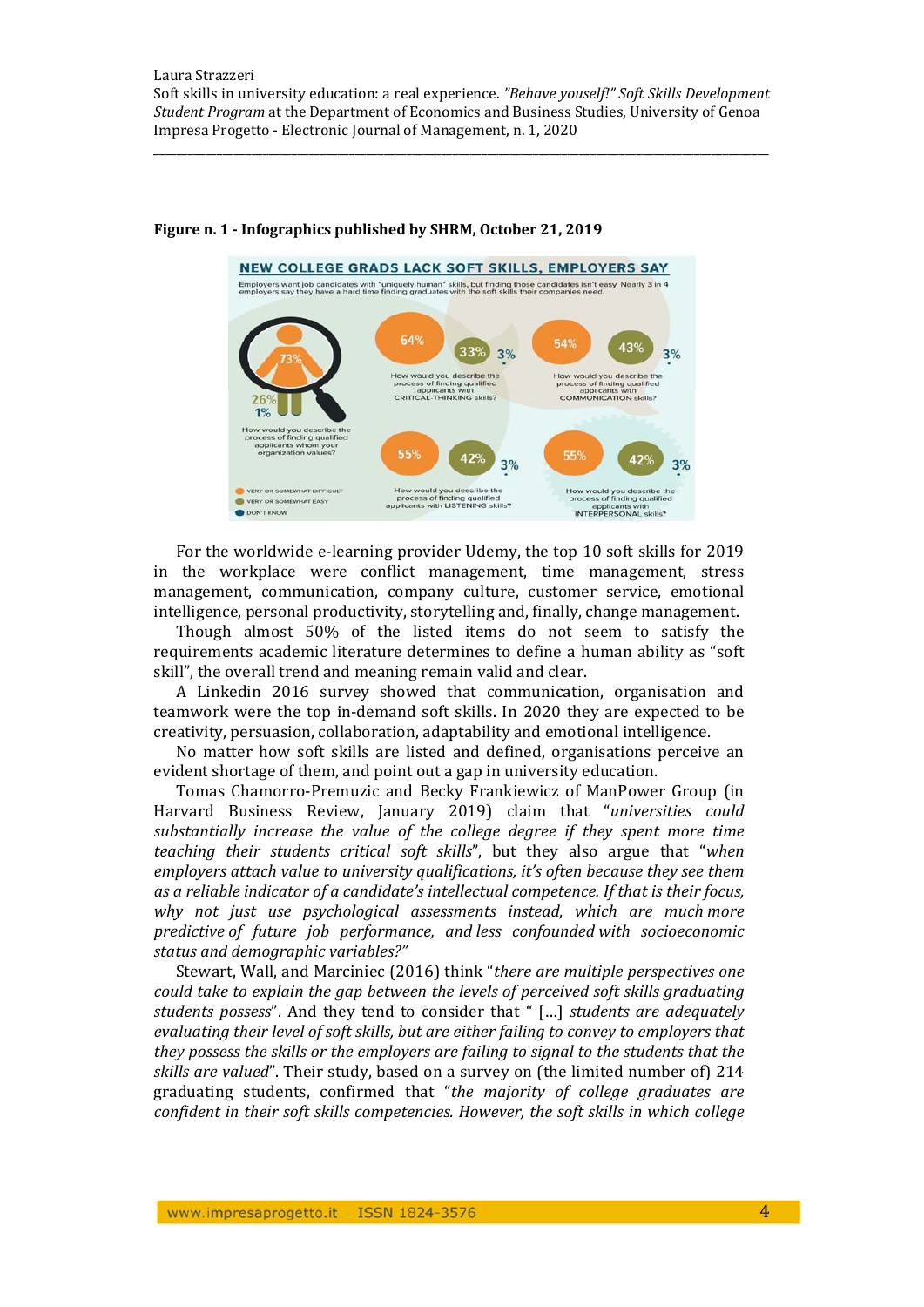*graduates feel competent are the same that employers feel the graduates fall short of possessing."*

One might argue that rather than a gap in skills and education, universities, organisations and graduates have a gap in mutual communication and comprehension. 

#### **3. Soft skills development: an overview**

"*As automation and artificial intelligence dramatically change the nature of work, employees must fine tune the social and emotional abilities machines cannot master*" McKinsey says (2019). Its 2018 global survey shows that "reskilling at *scale is a concern and priority for 80 percent of C‐suite executives worldwide, […] with the development of soft skills a key element*". 

If a unique definition and classification of soft skills seems unattainable, the same can be said for their development. We all agree that soft skills have to be developed, but when it comes to "how", the debate rises again.

At historical level, an important source for understanding how soft skills can be developed today (which also contributes to the methodology Genoa's DIEC chose for its current soft skills development student programs) dates back to 1967, when Peter Drucker started talking about "knowledge workers", stating that (1999) "*the most valuable asset of a 21st‐century institution, whether business or non‐business, will be its knowledge workers and their productivity*". Despite what knowledge workers are or are not, the way these people should be managed and how they can (or, better, have to) develop their competencies is crucial. 

Drucker  $(1999)$  has no doubt regard this: knowledge workers have to be managed, motivated and developed carefully if organisations want to assure their productivity, and there are six major factors organisations have to watch out: 

1. defining tasks;

2. fostering autonomy: "we impose the responsibility for their productivity on the individual knowledge *workers themselves. Knowledge Workers have to manage themselves";*

3. promoting continuing innovation and personal responsibility on its development; 

4. enhancing learning and teaching.

5. defining productivity in terms of quality of output;

6. considering employees as human capital asset*: "knowledge‐worker productivity requires that the knowledge worker is both seen and treated as an "asset" rather than a"cost." It requires that knowledge workers want to work for the organisation in preference to all other opportunities".*

If we accept Drucker's challenge that knowledge workers manage themselves, we also have to suppose they should motivate and develop by themselves, at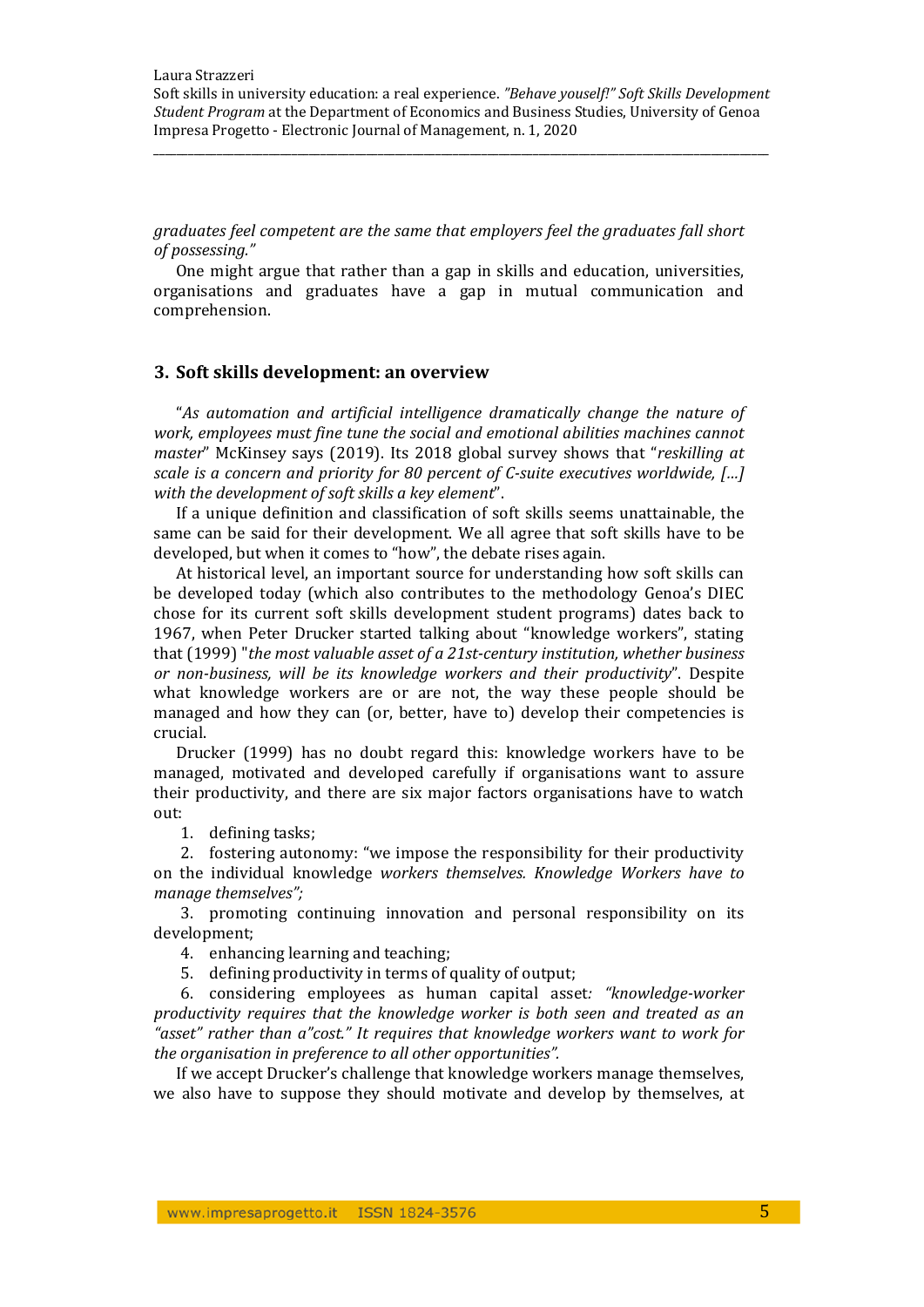\_\_\_\_\_\_\_\_\_\_\_\_\_\_\_\_\_\_\_\_\_\_\_\_\_\_\_\_\_\_\_\_\_\_\_\_\_\_\_\_\_\_\_\_\_\_\_\_\_\_\_\_\_\_\_\_\_\_\_\_\_\_\_\_\_\_\_\_\_\_\_\_\_\_\_\_\_\_\_\_\_\_\_\_\_\_\_\_\_\_\_\_\_\_\_\_\_\_\_\_\_\_\_\_\_\_\_

least as an attitude, while organisations should simply create a proper environment where this such *self-development* can deploy.

In 1990 Locke and Latham supplied a possible way to set a proper environment for self-development with their goal-setting theory, as "*a theory of motivation that explains what causes some people to perform better on work‐ related tasks than others"*, assuming that *"goals are the primary source of an individual's motivation".*

First developed to study employees' behaviour and performance in work environments, today the use of goal-setting has expanded to different situations, especially leadership development, negotiation development, creativity and entrepreneurship, education, and soft skills development and self-development as well.

Goal-setting theory states that goals are essentially linked to tasks and taskrelated performance. Specific and challenging goals with a good related feedback contribute to higher and better performance. Especially, specific, clear and measurable goals lead to greater output and better performance. Individual motivation comes from the willingness to work towards attainment of goal. From this point of view, the more the goal seems to be difficult or particular, the higher motivation is. Goal setting theory assumes that if people are committed to a goal, they won't leave it, or, at least, they will consider deeply whether leaving it or not; in fact "*it is virtually axiomatic that a goal that a person is not really trying for is not really a goal and therefore cannot have much effect on subsequent action."* (Latham and Locke, 1991 and 2013). Commitment on goal also depends on how open, known and understood the goal itself is.

If we consider skills, and soft skills above all, as "triggers" together with motivation, for individual action to take place to reach a goal, goal-theory may constitute an interesting source for a soft skills development program. In fact, one limitation of goal-setting theory is that too difficult or complex goals may stimulate risky or unproductive behaviours and this risk grows if the individual lacks skills and competencies to perform actions essential to the goal itself.

Goal-setting theory is inextricably linked to Bandura's social learning theory (1971) and, especially, to his concept of self-efficacy (1977). Learning, and the same can be considered for skills development to some extent, is a cognitive process which takes place in a given social context. Learning relies on the possibility for any individual to observe a behaviour and the consequences of that behaviour. This evokes the importance of role models or "skills champions" in any soft skills development program, as they allow what Bandura calls "modeling", that is learning through observation. Reinforcement (and feedback) also plays a role in learning, though it is not the only or main trigger. Social learning depends on how individuals either succeed or fail at dynamic interactions within groups, and promotes the development of individual skills, the perception of self and the acceptance of others. For social learning theory people learn from one another through observation, imitation, and modeling.

Self‐efficacy is defined (Bandura, 1994) as *"people's beliefs about their capabilities to produce designated levels of performance that exercise influence*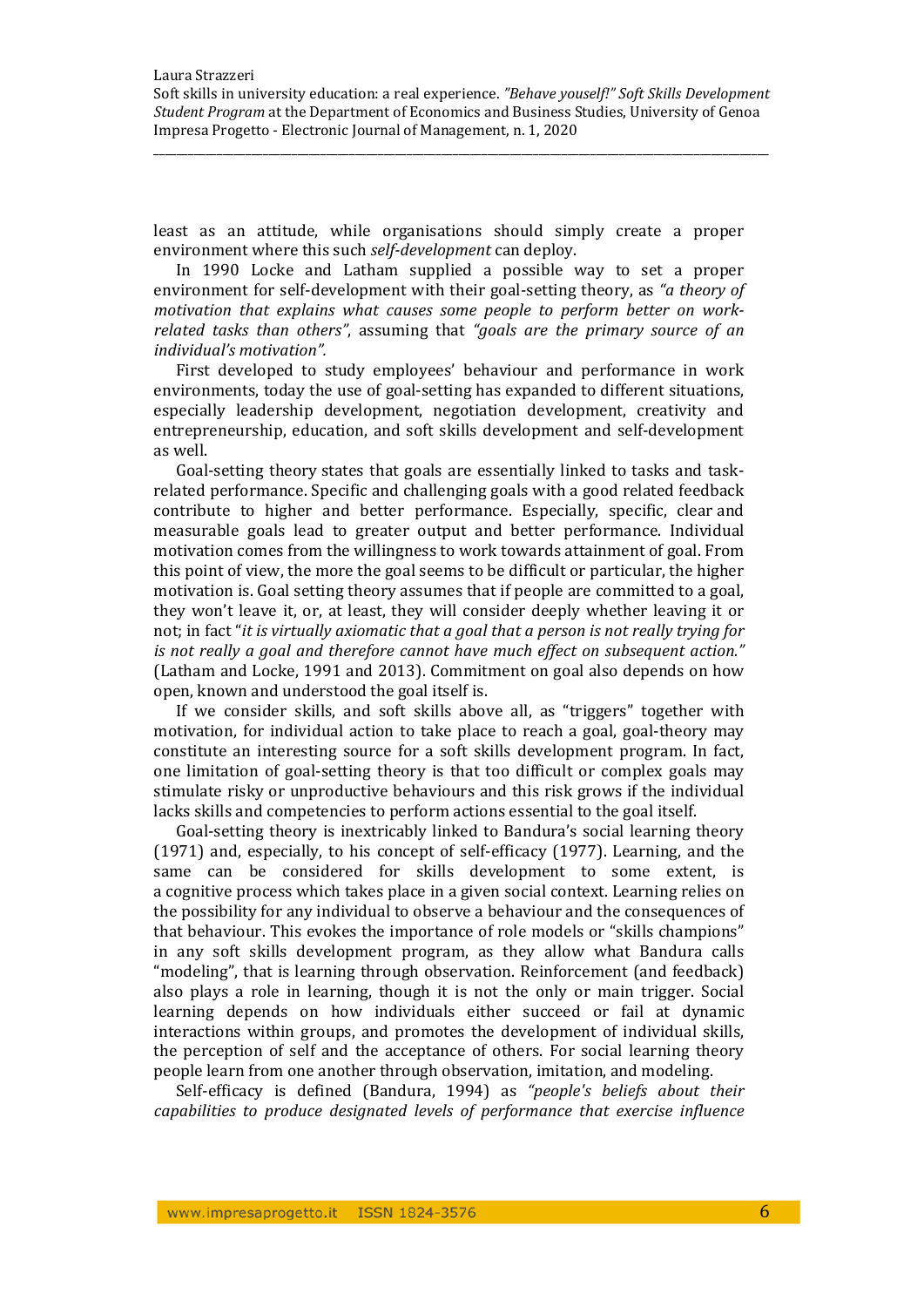\_\_\_\_\_\_\_\_\_\_\_\_\_\_\_\_\_\_\_\_\_\_\_\_\_\_\_\_\_\_\_\_\_\_\_\_\_\_\_\_\_\_\_\_\_\_\_\_\_\_\_\_\_\_\_\_\_\_\_\_\_\_\_\_\_\_\_\_\_\_\_\_\_\_\_\_\_\_\_\_\_\_\_\_\_\_\_\_\_\_\_\_\_\_\_\_\_\_\_\_\_\_\_\_\_\_\_

*over events that affect their lives. Self‐efficacy beliefs determine how people feel, think, motivate themselves and behave. Such beliefs produce these diverse effects through four major processes. They include cognitive, motivational, affective and selection processes."*

Bandura considers self-efficacy crucial for personal growth, as it "*enhances human accomplishment and personal well‐being",* and *"people with high assurance in their capabilities approach difficult tasks as challenges to be mastered rather than as threats to be avoided […]. They set themselves challenging goals and maintain strong commitment to them*". 

According to Bandura, people's beliefs about their efficacy can be developed by four main sources of influence:

1. mastery experiences, because a "resilient sense of efficacy requires experience in overcoming obstacles through perseverant effort";

- 2. vicarious experiences provided by social models;
- 3. verbal persuasion of possessing the capabilities to master given activities;

4. reduction of people's stress reactions, in order to "avoid people's

misinterpretations of their physical states".

Another important aspect of Bandura's self-efficacy model is the existence of an individual "locus of control" (1997), that is a personality attribute which makes people feel in control (internal locus of control) or not (external locus of control) of the environment which surrounds them. Those who have an internal locus of control seem to respond better to modeling and one might argue that they also have a higher disposition to self-develop their soft skills, rather than being stimulated by rewards, or involved in education or corporate learning and development programs. In this respect, Applebaum and Hare (1996) suggested human resources management professionals to take in serious consideration "*the changeable aspect of self‐efficacy beliefs*" exploring the "*potential to influence directly task performance through increasing self‐efficacy beliefs".*

With his intentional change theory, Boyatzis  $(2006)$  adds a further piece to the puzzle of self-efficacy and its potential relation with soft skills development and self-development, explaining that people can change their behaviours if they contact enough their inner willingness to do it. At the same time Boyatzis admits that this "intention" is not easy to deploy, as intentional change itself is clearly a complex system. "*At the individual level, Intentional Change Theory describes the essential components and process of desirable, sustainable change in one's behaviour, thoughts, feelings, and perceptions. The "change" may be in a person's actions, habits or competencies [bold character added]. It is "desired" in that the person wishes it so or would like it to occur. It is "sustainable" in that it endures – lasts a relatively long time.".*

The basis of intentional change cheory, which enables self-directed learning in individuals, rely on what Boyatzis calls "the five discoveries":

5. the ideal self and a personal vision;

6. the real self and its comparison to the ideal self resulting in an assessment of one's strengths and weaknesses, in a sense a personal balance sheet;

7. a learning agenda and plan;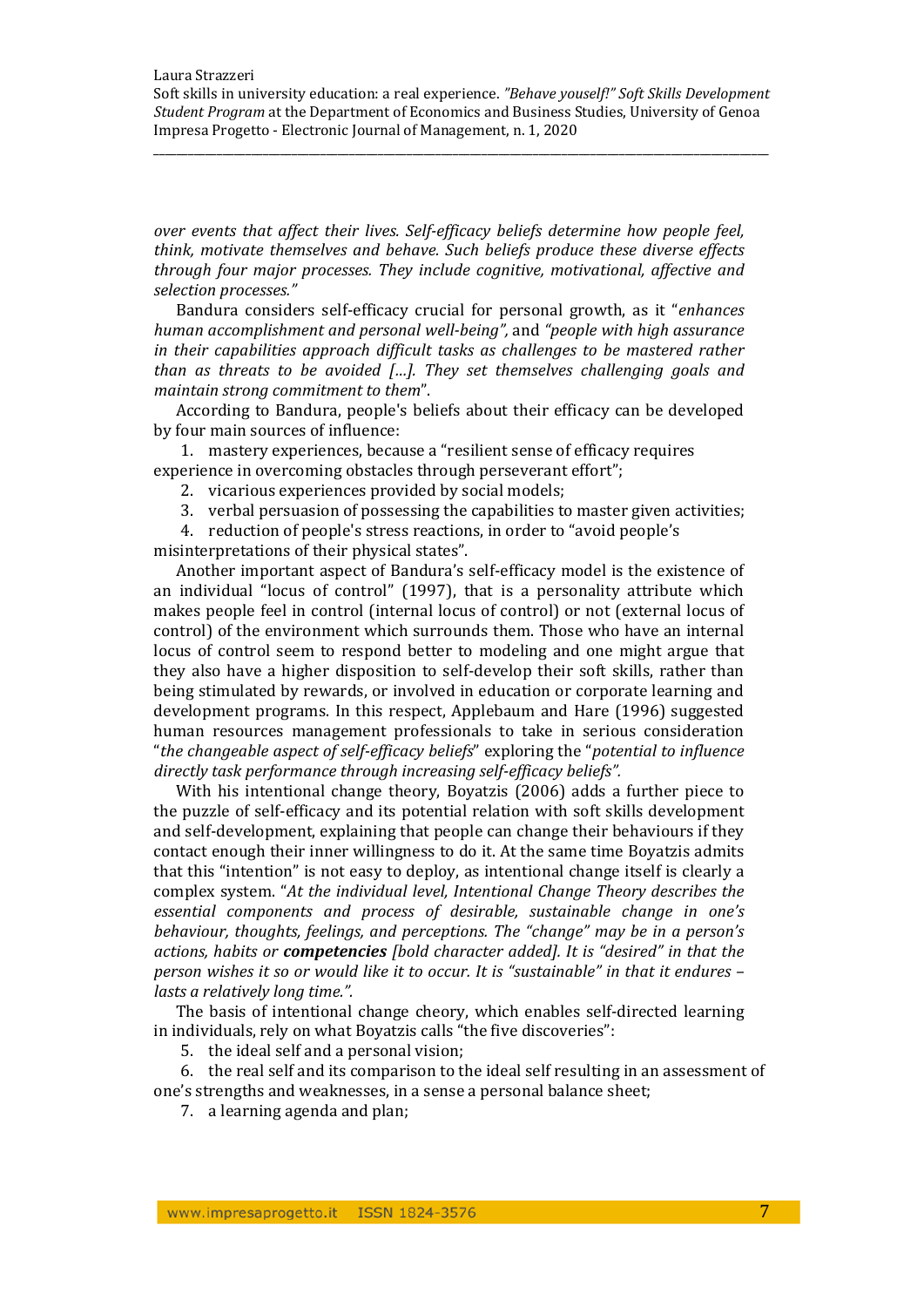\_\_\_\_\_\_\_\_\_\_\_\_\_\_\_\_\_\_\_\_\_\_\_\_\_\_\_\_\_\_\_\_\_\_\_\_\_\_\_\_\_\_\_\_\_\_\_\_\_\_\_\_\_\_\_\_\_\_\_\_\_\_\_\_\_\_\_\_\_\_\_\_\_\_\_\_\_\_\_\_\_\_\_\_\_\_\_\_\_\_\_\_\_\_\_\_\_\_\_\_\_\_\_\_\_\_\_

8. experimentation and practice with the new behaviour, thoughts, feelings, or perceptions; 

9. trusting, or resonant, relationships that enable a person to experience and process each discovery in the process.

People pass through these discoveries in a cycle that repeats as the person changes. 





*Source: Boyatzis (2006)*

In this respect, coaches and professional trainers know very well how practice and repeated cycles of development help people and employees to expand their self-awareness on their level of possession of specific soft skills, widening their real possibility to adjust or radically change those behaviours which impede, or slow down, a complete professional development, and ultimately the attainment of most important professional and personal goals.

Despite these theories, evidences and recommendations, the corporate world is still concerned about managers' commitment in developing employees' skills Companies should invest on a "*workforce that can adapt to changing environments and acquire the skills necessary to be successful in the future. And that's where we are falling short*" (D.W. Ballard in *Harvard Business Review*, November 2017). Training and development still consistently "*emerges* as one of *the areas employees are least satisfied with and lack of opportunity for growth*."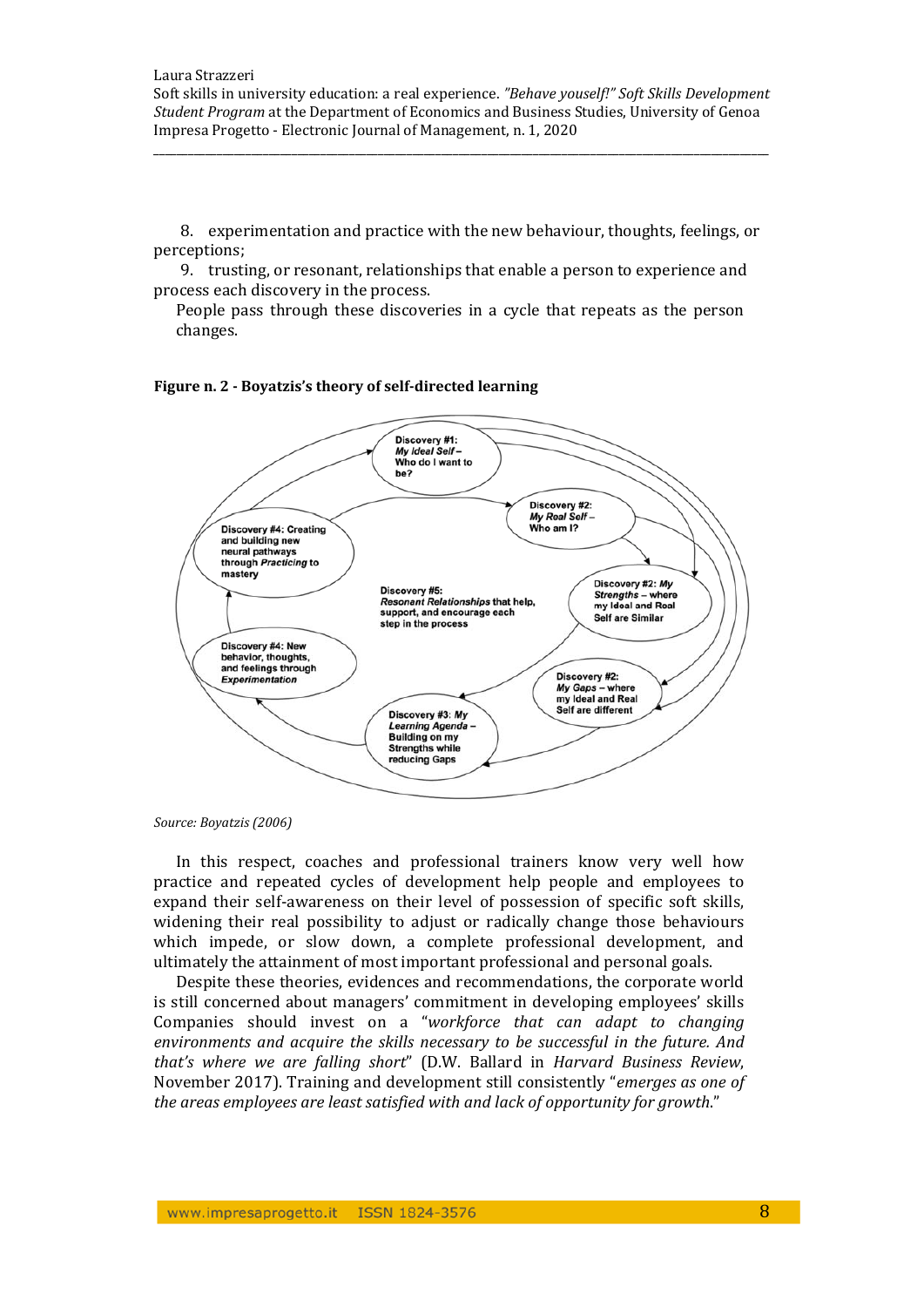It seems that organisations don't value enough the power of self-development when it comes to soft skills. However, academic researchers and worldwide consultancy firms keep on highlighting the importance of development tools and practices which actively involve people these tools are addressed to. Just for instance, the Korn Ferry Institute (2015) suggests Human Resources departments to develop soft skills in their younger employees mainly by creating a feedback culture, encouraging mentoring, boosting organisational and selfawareness, and allowing time to reflect. And what are these if not typical characteristics of a proper environment for self-development?

## **4.** *"Behave Yourself!" Soft Skills Development Student Program* **of Genoa's DIEC**

At the end of academic year 2017/2018 the Department of Economics and Business Studies (DIEC) of the University of Genoa decided to give concrete answers to the addresses and suggestions provided by the Advisory Boards of Companies, which accompany its Master Degrees development, as regards the perception of soft skills shortage in newly hired graduates.

A dedicated working group was created with representatives both from DIEC and corporations to choose those soft skills which were highly requested by the world of work *and* important for DIEC students enrolled in university courses, at the same time. 

The working group came to identify 6 main soft skills:

- 1. (Verbal) Communication
- 2. Leadership
- 3. Negotiation/conflict management
- 4. Problem solving
- 5. Teamwork
- 6. Time management

At the beginning of the academic year  $2018/2019$  DIEC enriched its educational offer with "Behave Yourself!", a comprehensive Soft Skills Development Student Program organized in two different learning workshops:

Soft Skills Development I, addressed to 50 students at their third year of DIEC bachelor degree courses.

Soft Skills Development II, addressed to 100 students (70 in the second edition of the workshop) at their first year of DIEC master degree courses in Administration, Finance and Control (AIF), Financial Intermediaries Economics (EIF), and Management (MAN).

Each workshop took place in the November-May period, with 27 hours of learning. Students who decided to enrol were selected on a first-come, firstserved basis and on assessment of merit. In the present academic year "Behave Yourself!" is still on-going, with a second edition started in November 2019.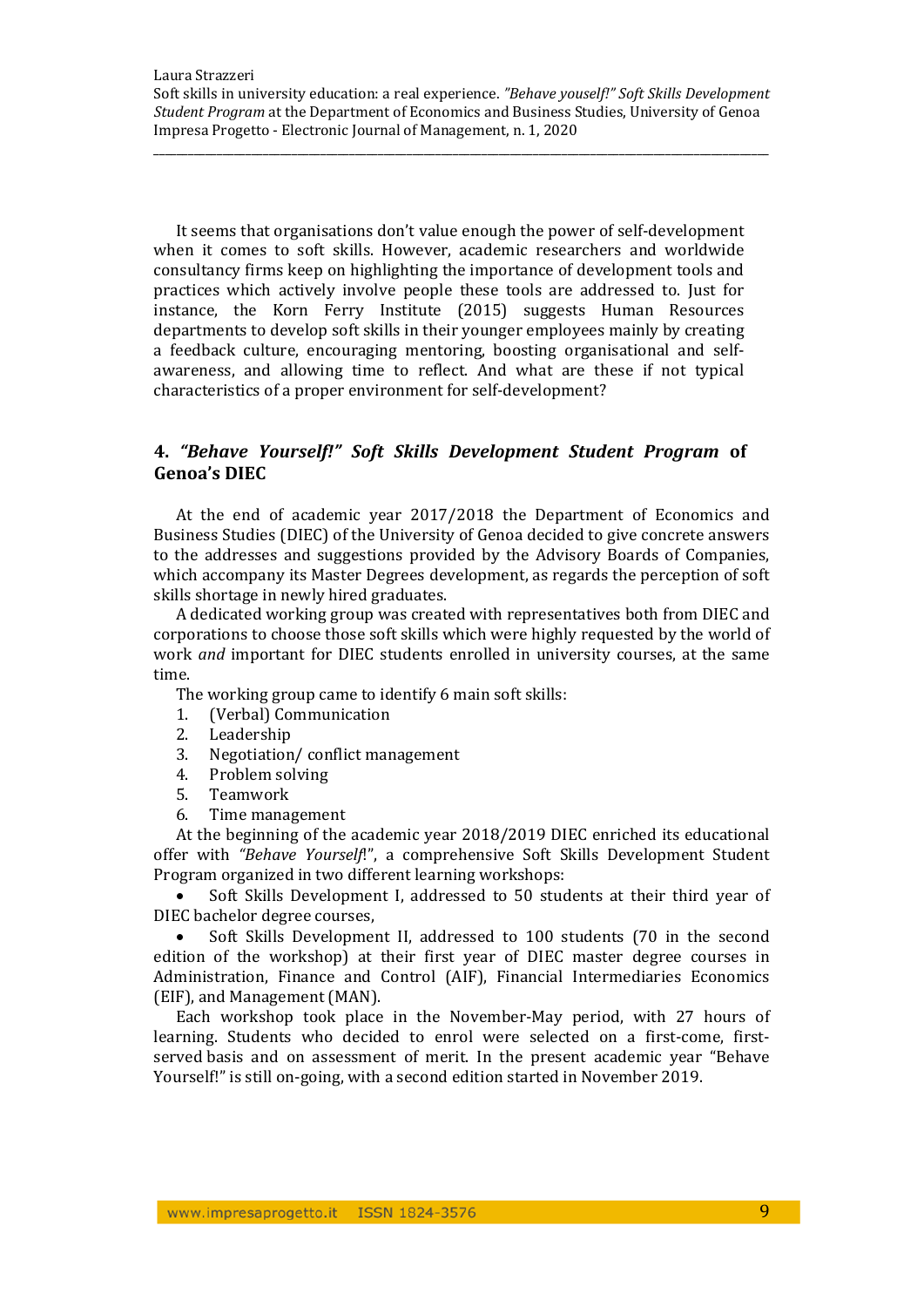\_\_\_\_\_\_\_\_\_\_\_\_\_\_\_\_\_\_\_\_\_\_\_\_\_\_\_\_\_\_\_\_\_\_\_\_\_\_\_\_\_\_\_\_\_\_\_\_\_\_\_\_\_\_\_\_\_\_\_\_\_\_\_\_\_\_\_\_\_\_\_\_\_\_\_\_\_\_\_\_\_\_\_\_\_\_\_\_\_\_\_\_\_\_\_\_\_\_\_\_\_\_\_\_\_\_\_



**Figure n. 3 ‐ Logo of Behave Yourself! DIEC Soft Skills Development Student program**

## *4.1 Methodology and program*

*"Behave Yourself*!" may be defined a *guided self‐development program*. It aims at delivering students a light but complete self-development method which can be used stand alone for a long time, even after the end of the workshop itself, and of university education. As a matter of fact, once a student dives in the methodology, he or she understands this can be applied to many soft skills and to different situations in his or her life, as a student now and as a young professional later on.

At the same time, it is clear that students may find difficult to develop their skills on a complete self-development basis, thus guidance and support is assured by the professor during classroom lessons. This is why 12 of the 27 workshop hours are held in standard classroom lessons, with the lecturer acting as both teacher and coach. 

Both the development method and the specific contents and tools are designed to enhance students' motivation to develop themselves *through* their soft skills growth; they are invited to work on personal short-term or medium-term goals, and on the measurement of their achievements, as key indicators of their effective learning and development. This link to personal goals is simply necessary to make results visible and understandable to everyone and to allow learning to be experienced directly also – and especially  $-$  in everyday life.

The development kit provided by the program includes:

a small digital handbook, summarizing the fundamental steps students have to follow to fulfil their development path and maximize their achievements;

- learning materials used during workshop lessons on four selected soft skills;
- self-assessment and observation grids of soft skills and related behaviours;

a personal logbook (excel agenda) to record personal development activities and achievements: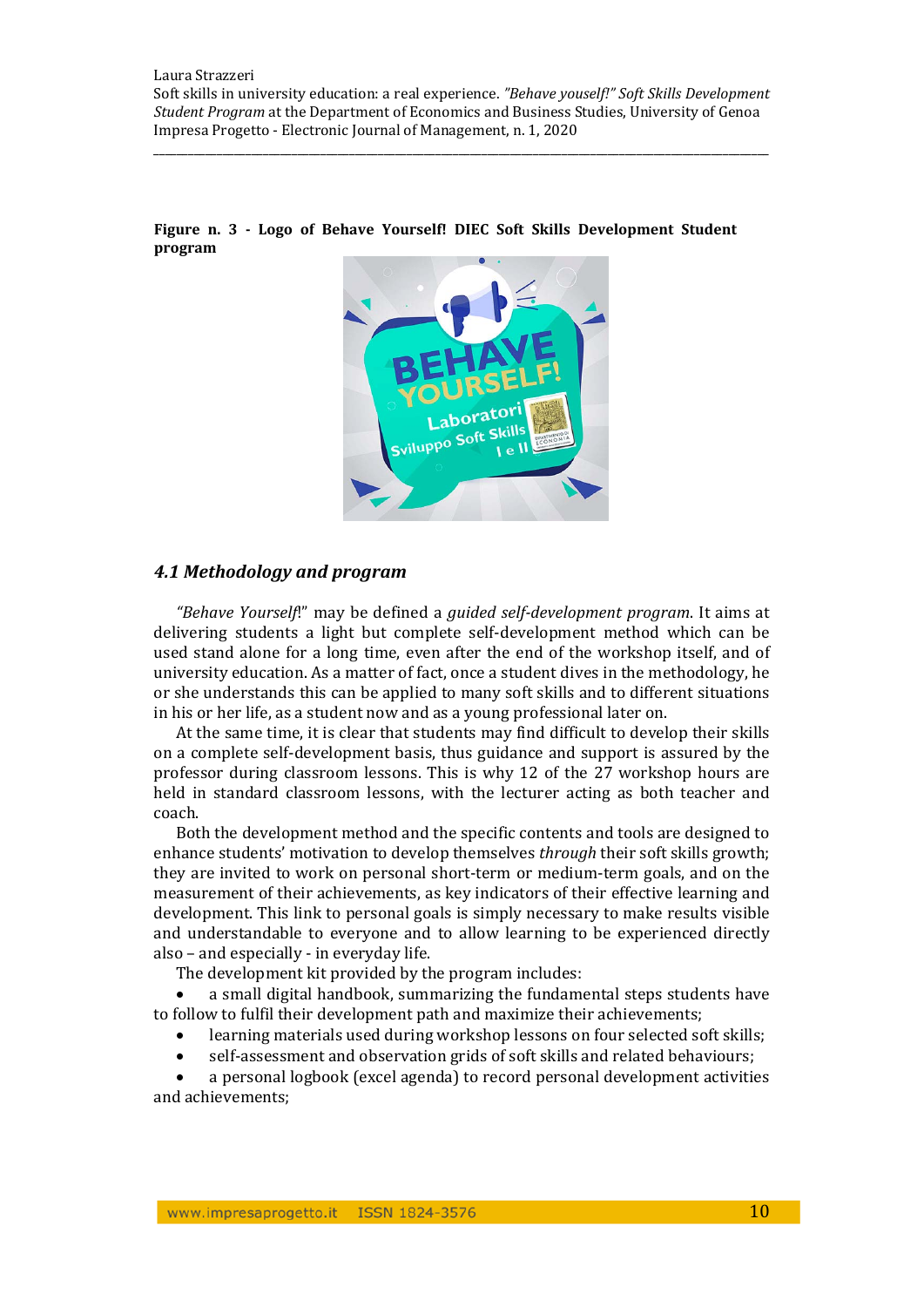exercises and "training situations" - 15 hours of distance learning - to test individual learning and seize the opportunity to develop their soft skills in everyday life. 

In short, *"Behave Yourself!"* methodology mainly sources from goal-setting theory, from Bandura's social learning and self-efficacy models, and from some of the most well-established patterns used in executive and career coaching (or in similar professional development paths). It aims at shaking the foundation of students' habits and possible beliefs about their aspirations, together with their patterns of personal achievement, supporting students in improving a *response-able* attitude. In fact, during the kick-off lesson students get in contact with the methodology and are supported to think over a goal they rate very important for them in the next 6 months. In most cases this refers to their programs in study and exams, but any other concrete and attainable goal works as well. Once the goal is defined, students understand that they can reach it with a proper use of their soft skills also. Thus, while they engage and commit themselves to achieve their results, they stress, and  $$ partially as a consequence - develop those soft skills which are critical to reach that particular goal. Thinking over a personal goal helps assuming the responsibility of it. Responsibility calls for actions to be done to achieve that goal. Activities are made possible by skills. And, finally, soft skills translate into and are shown through (positive) behaviours. In short, "Behave yourself!" helps students to identify and develop those behaviours which mostly affect the level of possession of a given skill, by providing them with some theoretical background, and tools for training themselves in everyday life.



## **Figure n. 4 ‐ Conceptual operation framework of DIEC‐ Behave Yourself!**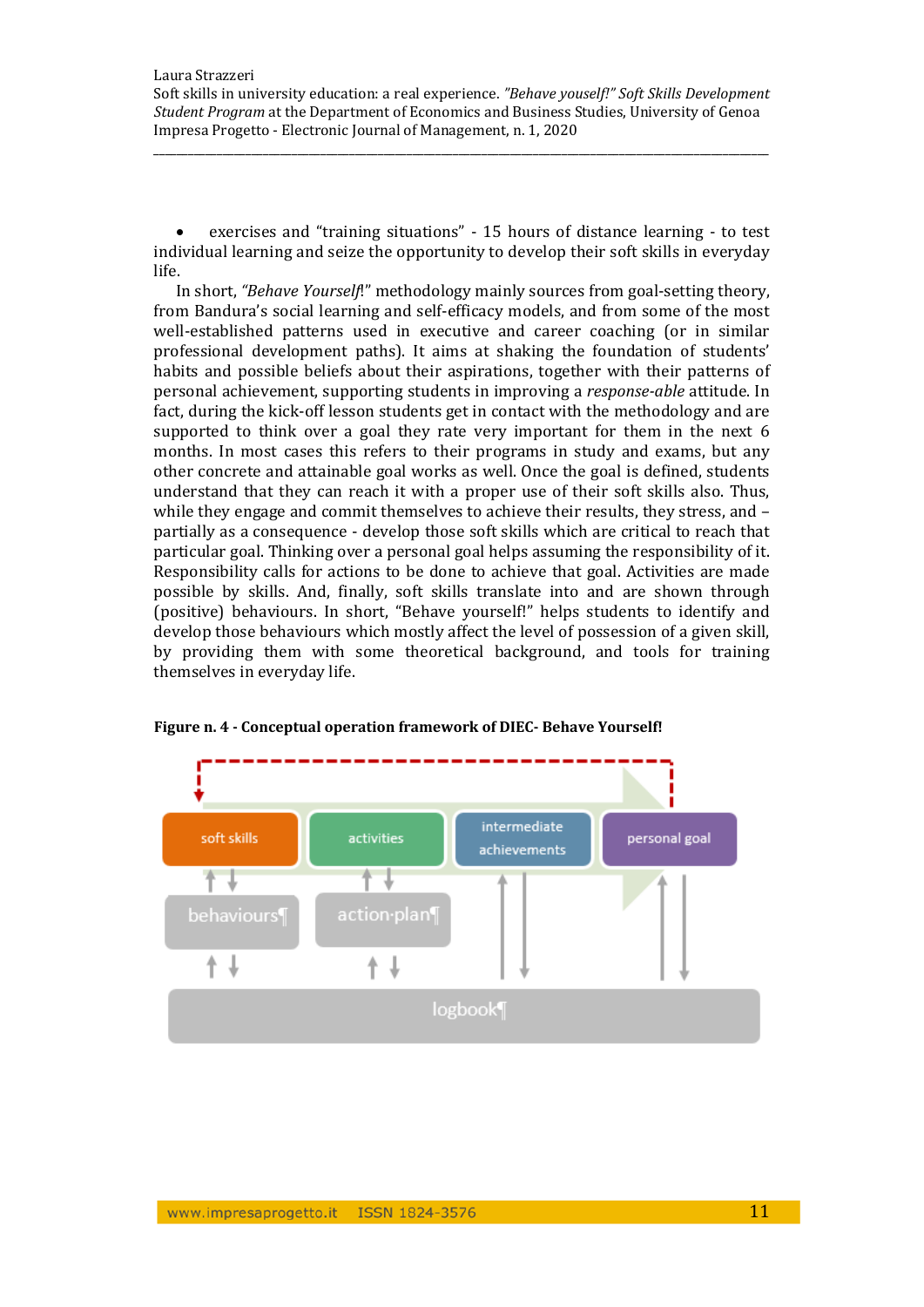Impresa Progetto - Electronic Journal of Management, n. 1, 2020

DIEC soft skills development program also invites students to learn how to look for and follow "champions", that is *role models*, as examples of best behaviours and soft skills possession. A *role model* is a person other people look up to in order to help determine appropriate behaviours. Positive *role models* offer a range of helpful or useful behaviours students may imitate and emulate to develop their skills and achieve their desired results. The term *role model* comes from sociologist Robert K. Merton (1957), and his work on social groups. According to Merton, people tend to model sets of behaviour demonstrated by people who occupy certain roles in society. 

\_\_\_\_\_\_\_\_\_\_\_\_\_\_\_\_\_\_\_\_\_\_\_\_\_\_\_\_\_\_\_\_\_\_\_\_\_\_\_\_\_\_\_\_\_\_\_\_\_\_\_\_\_\_\_\_\_\_\_\_\_\_\_\_\_\_\_\_\_\_\_\_\_\_\_\_\_\_\_\_\_\_\_\_\_\_\_\_\_\_\_\_\_\_\_\_\_\_\_\_\_\_\_\_\_\_\_

Morgenroth, Ryan, and Peters (2015), attempting to work out a *motivational theory of role modelling*, highlight three main functions of *role models*, as providers of inspirational models, representations of the possible, and inspirations, thus impacting on people's motivation and skills development, as "role models can of *course also impact upon performance, either through the acquisition of skills in their function as behavioural models, or through increased motivation in all three of their functions. Both skills and motivation are thus contributing to enhanced achievement".*





*Source: Morgenroth, Ryan, and Peters (2015),*

The workshop also invites students to consider their workshop colleagues as peers they can interact and exchange with to work on their personal behaviours, asking for a proper feedback. Instructions to set and manage a peer coaching process is one of the tools students receive during the development program.

During classroom lessons students discover in depth - skill description, check list of related behaviours, self-assessment grid - four main soft skills out of the above mentioned six. The four soft skills are different in the two learning workshops, in view of the specific needs of students in the two different cycle degree studies. In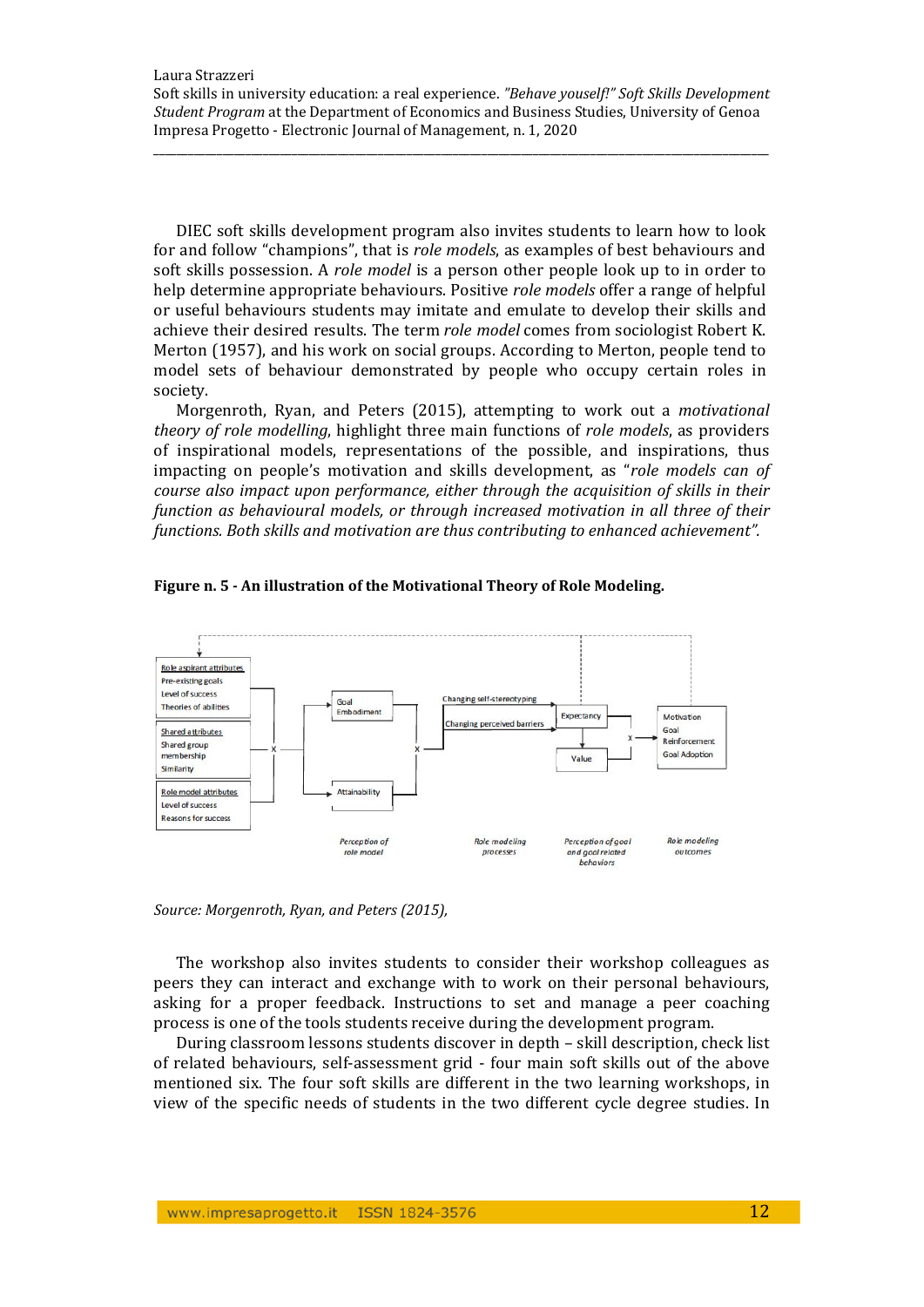\_\_\_\_\_\_\_\_\_\_\_\_\_\_\_\_\_\_\_\_\_\_\_\_\_\_\_\_\_\_\_\_\_\_\_\_\_\_\_\_\_\_\_\_\_\_\_\_\_\_\_\_\_\_\_\_\_\_\_\_\_\_\_\_\_\_\_\_\_\_\_\_\_\_\_\_\_\_\_\_\_\_\_\_\_\_\_\_\_\_\_\_\_\_\_\_\_\_\_\_\_\_\_\_\_\_\_

addition, the four soft skills have been reinterpreted and tailored, focusing on specific aspects ready-to-use for students.

The following table shows the specific soft skills the two workshops centre on, and their main focus:

| Table 1: Addressed soft skills in Behave Yourself! DIEC Soft Skills Development |  |  |  |  |
|---------------------------------------------------------------------------------|--|--|--|--|
| <b>Student Program</b>                                                          |  |  |  |  |

| <b>Behave Yourself!</b>       | <b>Education cycle</b>                                                 | Soft skill                                           | <b>Focus</b> on                                                                                    |  |
|-------------------------------|------------------------------------------------------------------------|------------------------------------------------------|----------------------------------------------------------------------------------------------------|--|
| Workshop                      |                                                                        |                                                      |                                                                                                    |  |
| Soft Skills<br>Development I  | third<br>of<br>year<br>bachelor degree<br>courses                      | Effective<br>Verbal<br>Communication<br>Fundamentals | Active Listening and techniques<br>for asking questions                                            |  |
|                               |                                                                        | Time Management                                      | Defining personal priorities and<br>developing plans and programs                                  |  |
|                               |                                                                        | Teamwork                                             | lifecycle<br>Team<br>and<br>related<br>behaviours to adopt for team<br>effectiveness               |  |
|                               |                                                                        | Problem Solving                                      | Operational<br>problem<br>setting<br>techniques, primarily applied to<br>personal development plan |  |
|                               |                                                                        |                                                      |                                                                                                    |  |
| Soft Skills<br>Development II | of<br>first<br>year<br>degree<br>master<br>courses in AIF,<br>EIF, MAN | Advanced<br>Verbal<br>Communication                  | Clarification<br>and<br>techniques<br>complete feedback process                                    |  |
|                               |                                                                        | Negotiation                                          | Recognizing and managing stress<br>in relationships with imbalanced<br>power                       |  |
|                               |                                                                        | Leadership                                           | Followership<br>of<br>as<br>anteroom<br>personal<br>and<br>professional<br>leadership              |  |
|                               |                                                                        | Self-valuing                                         | Showing<br>personal<br>value,                                                                      |  |
|                               |                                                                        | (in Communication<br>skills family)                  | competencies and skills in job<br>interviews                                                       |  |

The self-valuing soft skill deserves few words of further explanation. At a general level, the real breadth of the skill gap corporations and universities fear in young graduates is not completely clear today. Indeed, as also highlighted in chapter 2, a more or less known percentage of the perceived skill gap might rely on a partial difficulty - both of corporations, students and education system - to describe and assess needed and owned skills. While recruitment processes are often accurate in large firms and multinationals, the same isn't always that sure when it comes to SMEs. Job descriptions are not always necessary or available, and the same can be said for skills need analysis, recruitment specialists and, also, for well-established practices in addressing and encouraging specific organisational behaviours. In short,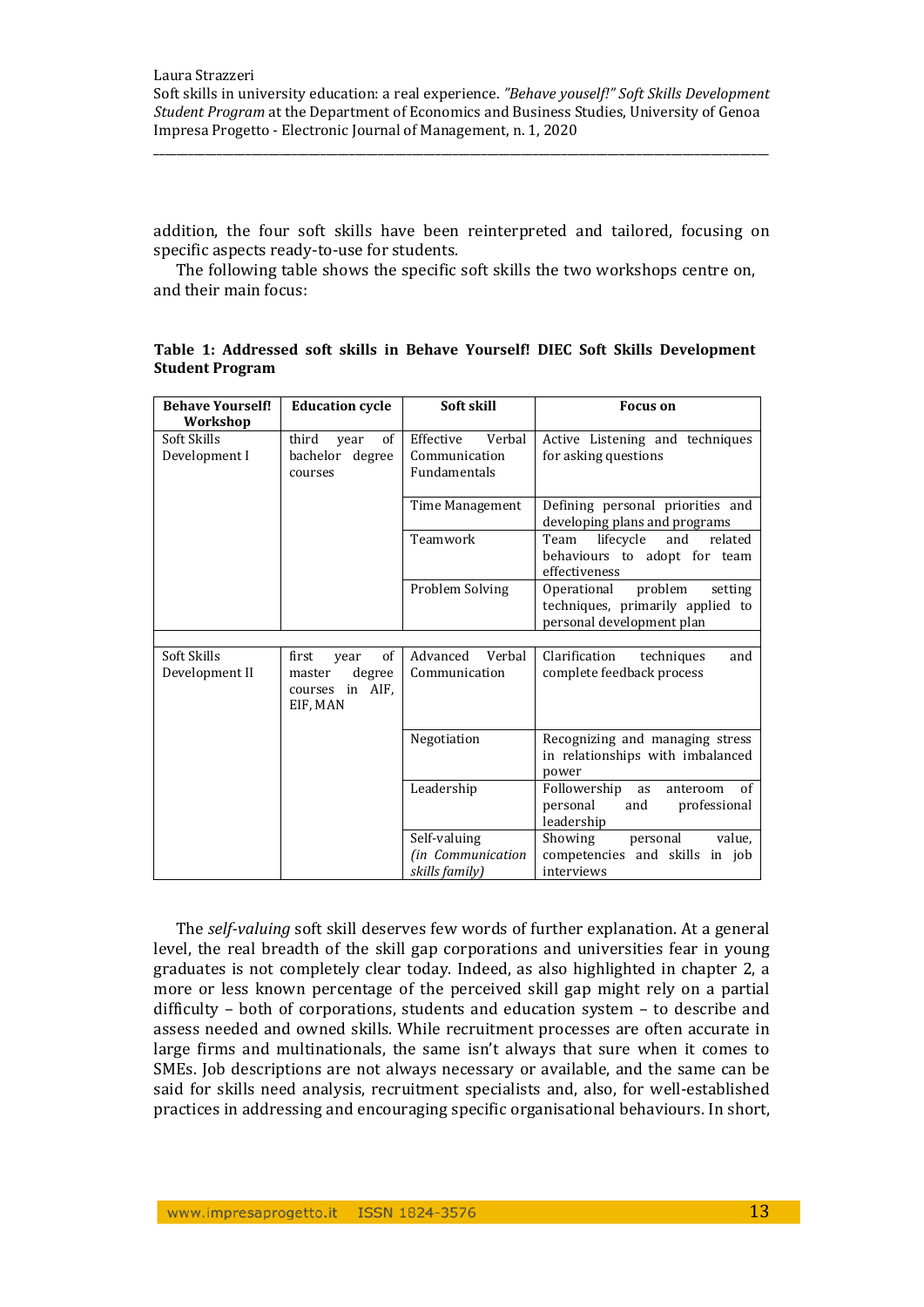\_\_\_\_\_\_\_\_\_\_\_\_\_\_\_\_\_\_\_\_\_\_\_\_\_\_\_\_\_\_\_\_\_\_\_\_\_\_\_\_\_\_\_\_\_\_\_\_\_\_\_\_\_\_\_\_\_\_\_\_\_\_\_\_\_\_\_\_\_\_\_\_\_\_\_\_\_\_\_\_\_\_\_\_\_\_\_\_\_\_\_\_\_\_\_\_\_\_\_\_\_\_\_\_\_\_\_

not all organisations seem to have developed a complete job system allowing them to identify those hard and soft skills they really need, and, thus, they should assess in iob candidates.

On the other side, students (and quite often also employees at any organisational level) have poor education and practice both in describing their competencies and soft skills, and in self-assessing them. The present weak dissemination of soft skills development programs in Universities, together with the increasing depersonalisation of the professor-student relationship, affecting natural role modeling, closes the circle.

In respect of this, the ability to describe, illustrate, and show off own soft skills is a soft skill itself, and just like any other skill it can be learnt and developed; it seems obvious that students would strongly benefit from learning paths, development tools, experiences, coaching, mentoring, role modeling, and any other possible and available aid allowing them to have full awareness of themselves.

*"Behave Yourself!"* includes 15 hours of self-development activities, consisting of distance learning exercises and instructions with different purposes:

- develop and maintain students' motivation during the 7-month program;
- figure out and describe goals;
- train specific behaviours which may raise the four skills level;

foster students' attitude to think over their skills and ask for feedback from their neighbouring social environment.

Of course fifteen hours is the minimum time students should invest to do all the exercises once and complete the development program formally, but since the very beginning they are made aware that appreciable changes and real achievements only come with more consistent and steady exercise, and it is no coincidence that "It's up to you" is the slogan opening and closing all classroom lessons.

## *4.2 First outcomes and continuous improvement features*

At half May 2019 115 DIEC students crossed the finish line of the first edition of *"Behave Yourself!",* 50 of them having completed the *Soft Skills Development I* workshop and 65 the *Soft Skills Development II* workshop. Students obtained their certificate of participation to the program, with full description of soft skills trained and time invested. In DIEC's intention, the certificate should constitute a plus in students' curriculum, to be shown or highlighted during future job interviews, though it is not a proficiency certificate in strict sense.

A final satisfaction questionnaire was carried out in students who attended the two workshops. 55% of students in workshop I and 53% of students in workshop II rated the development program "very interesting"; as a whole, 95% of the students in the two workshops rated them "interesting" or "very interesting". The highest ranked soft skills were time management for students in workshop I and negotiation and self-valuing for students in workshop II. Additionally, 98% of students in the two workshops appreciated the scheduling on the entire academic vear, rather than in one semester.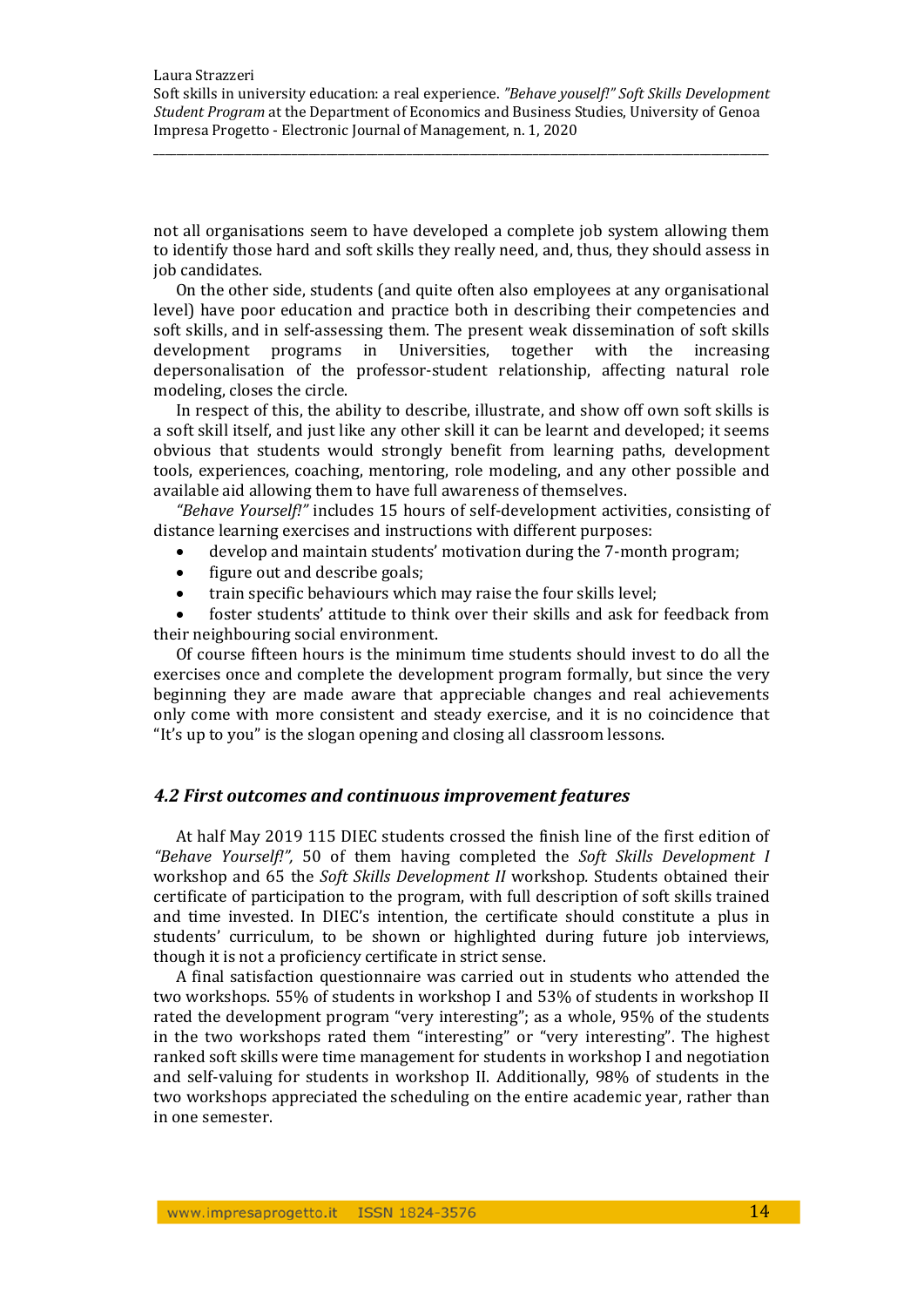\_\_\_\_\_\_\_\_\_\_\_\_\_\_\_\_\_\_\_\_\_\_\_\_\_\_\_\_\_\_\_\_\_\_\_\_\_\_\_\_\_\_\_\_\_\_\_\_\_\_\_\_\_\_\_\_\_\_\_\_\_\_\_\_\_\_\_\_\_\_\_\_\_\_\_\_\_\_\_\_\_\_\_\_\_\_\_\_\_\_\_\_\_\_\_\_\_\_\_\_\_\_\_\_\_\_\_

Few students enrolled in the program, showing some difficulties in their study career, became more aware of their personal hardships, and were additionally addressed to Genoa's University student counseling services benefitting of them, and ending up the program successfully.

During the academic year run DIEC monitored participation to the workshop classroom lessons and students' access to distance learning sources and tools, to test the ground and eventually adjust the ongoing program.

The workshops lecturer supplied DIEC faculty board with two formal intermediate feedback meetings, to share information and work out, from the faculty side, possible strategies to further stimulate students beyond the participation into the program.

At the beginning of November 2019 the second edition of the two workshops started, with some new features to assure the best learning for students:

1. reduction of maximum number of students admitted to workshop II from 100 to 70. Of course, development and self-development paths are more effective if carried out in small groups. At the same time, it is DIEC's strong will to encourage widest participation of students to such learning programs. Considering that some students didn't attend first edition of workshop II effectively. 70 seems to be a good target number of participants;

2. introduction of the rule of compulsory attendance to workshop classroom lessons, in order to foster the sense of self-responsibility the development program wants to inspire in students;

3. introduction of three *team coaching sessions* of 2 hours each, in addition to the 27 hours of workshop I. These additional free enrolment sessions are addressed to those students who are getting passionate of the workshop methodology, or want to train at the highest levels, or feel the need for extra help. During the *team coaching* sessions, open to 20 participants at a time, students can better focus on their goals, using the lecturer and the group of colleagues as valuable resources; they can discover new attitudes and behaviours and further develop soft skills through an assisted compilation of an individual development plan.

## **References**

- Anderson, B. (2020). The most in-demand hard and soft skills of 2020. *Linkedin*. Digital article: https://business.linkedin.com/talent-solutions/blog/ trends-andresearch/2020/most-in-demand-hard-and-soft-skills, January 9.
- Appelbaum, S., Hare, A. (1996). Self-efficacy as a mediator of goal setting and performance: some human resource applications. *Journal of Managerial Psychology*., 11, 33‐47.
- Ballard, D. W.  $(2017)$ . Managers aren't doing enough to train employees for the future. *Harvard Business Review*. Digital article: https://hbr.org/2017/11/ managers-arent-doing-enough-to-train-employees-for-the-future, November 14.

Bandura, A. (1971). *Social learning theory*. New York: General Learning Press.

Bandura, A. (1977). Self-efficacy: Toward a unifying theory of behavioral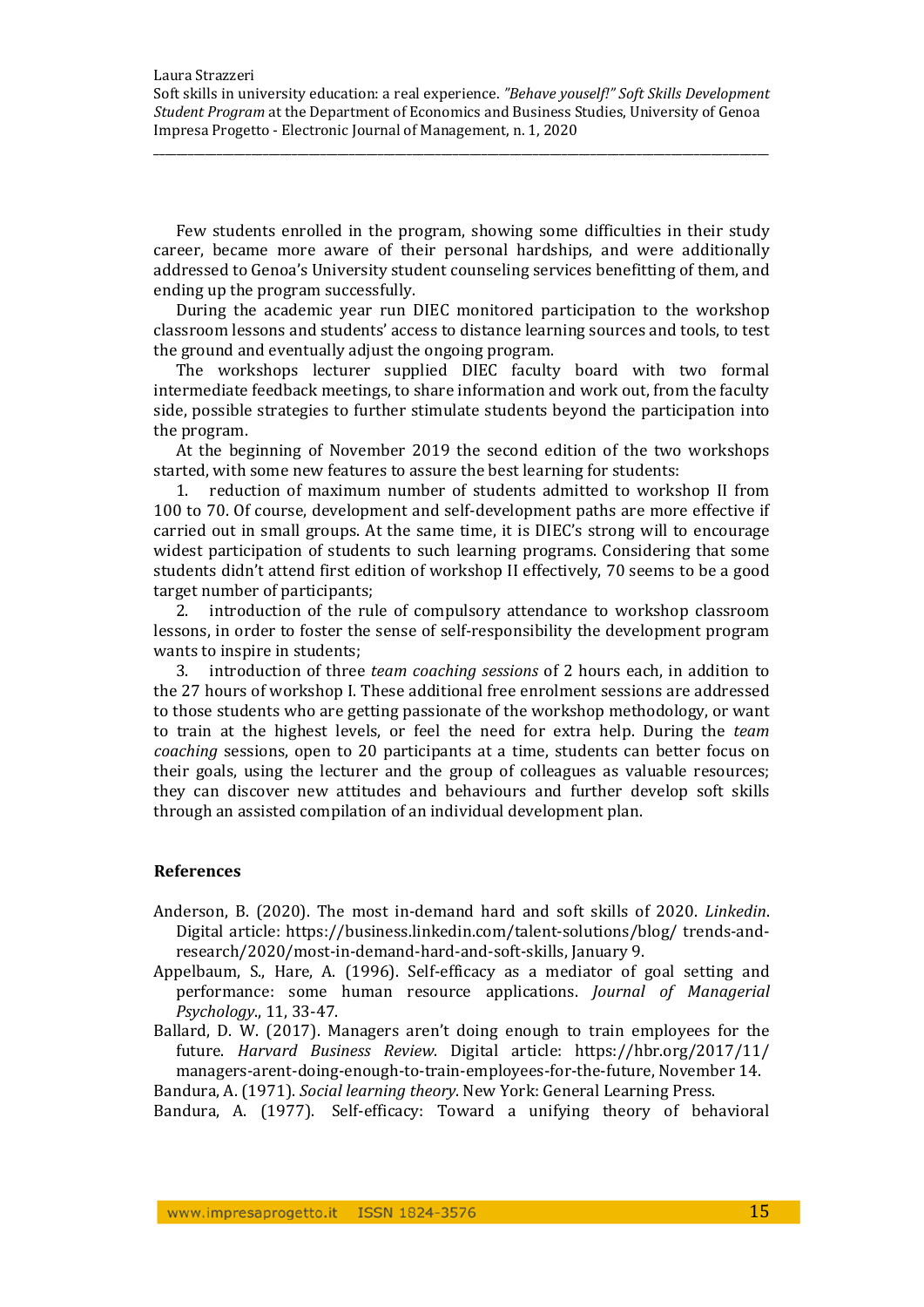\_\_\_\_\_\_\_\_\_\_\_\_\_\_\_\_\_\_\_\_\_\_\_\_\_\_\_\_\_\_\_\_\_\_\_\_\_\_\_\_\_\_\_\_\_\_\_\_\_\_\_\_\_\_\_\_\_\_\_\_\_\_\_\_\_\_\_\_\_\_\_\_\_\_\_\_\_\_\_\_\_\_\_\_\_\_\_\_\_\_\_\_\_\_\_\_\_\_\_\_\_\_\_\_\_\_\_

change. *Psychological Review*, 84 (2), 191–215. 

- Bandura, A. (1994). Self-efficacy. In V. S. Ramachaudran (Ed.), *Encyclopedia of human behavior* (Vol. 4, 71-81). New York: Academic Press. (Reprinted in H. Friedman [Ed.], *Encyclopedia of mental health*. San Diego: Academic Press, 1998).
- Bandura, A. (1997). *Self-efficacy: the exercise of control*. W H Freeman/Times Books/ Henry Holt & Co.
- Berger, G.  $(2016)$ . Data reveals the most in-demand soft skills among candidates. *Linkedin*. Digital article: https://business.linkedin.com/talent‐solutions/blog/ trends-and-research/2016/most-indemand-soft-skills, 30 August.
- Boyatzis, R. E. (2009). Competencies as a behavioral approach to emotional intelligence. *Journal of Management Development*, 28(9), 749‐770.
- Boyatzis, R. E. (2006). An overview of intentional change from a complexity perspective. *Journal of Management Development*, 25(7), 607‐623.
- Boyatzis, R. E. (1982). *The competent manager: a model for effective performance*. New York: John Wiley & Sons.
- Boyatzis, R. E., Goleman, D., Rhee, K. S. (2000). Clustering competence in emotional intelligence: insights from the emotional competence inventory (ECI)s. In R. Bar-On and J.D.A. Parker. (eds.), *Handbook of emotional intelligence*. San Francisco: Jossey-Bass, 343-362.
- Chamorro-Premuzic, T., Frankiewicz, B. (2019). Does higher education still prepare people for jobs?*. Harvard Business Review*. Digital article: https://hbr.org/ 2019/01/does-higher-education-still-prepare-people-for-jobs, January 14.
- Chopard, J.A., Potter, J., Muhlmann, D. (2019). How to develop soft skills. McKinsey  $\&$ company. Digital article: https://www.mckinsey.com/business-functions/ organization/our‐insights/the‐organization‐blog/how‐to‐develop‐soft‐skills?cid =other‐soc‐twi‐mip‐mck‐oth‐1911‐‐&sid=2843093105&linkId=77271008, November 11.
- DISCO II (2012). Portal European Dictionary of Skills and Competences: http://disco-tools.eu/disco2\_portal/.
- Drucker, P. F. (1966). The effective executive, New York Harper & Row.
- Drucker, P. F. (1999). Knowledge-worker productivity: the biggest challenge, *California Management Review*, 41(2), 79‐94.
- Goleman, D. (1995). *Emotional intelligence*. New York. Bantam Books.
- Goleman, D. (1998). *Working with emotional intelligence*. New York. Bantam Books.
- Kingsley, B. (2015). Self awareness and emotional intelligence. Speech at "Soft skills and their role in employability  $-$  New perspectives in teaching, assessment and certification", workshop in Bertinoro, FC, Italy.
- Locke, E. A., Latham, G. P. (1990). *A theory of goal setting and task performance*. Prentice-Hall, Inc.
- Locke, E. A., Latham, G. P. (2013). *New developments in goal setting and task performance*. London, Routledge.
- McClelland, D. C. (1973). Testing for competence rather than for 'intelligence'. *American Psychologist*, 28(1), 1‐14.
- Merton, R. K., (1957) The role-set: problems in sociological theory. *The British Journal of Sociology*, 8(2), 106‐120.